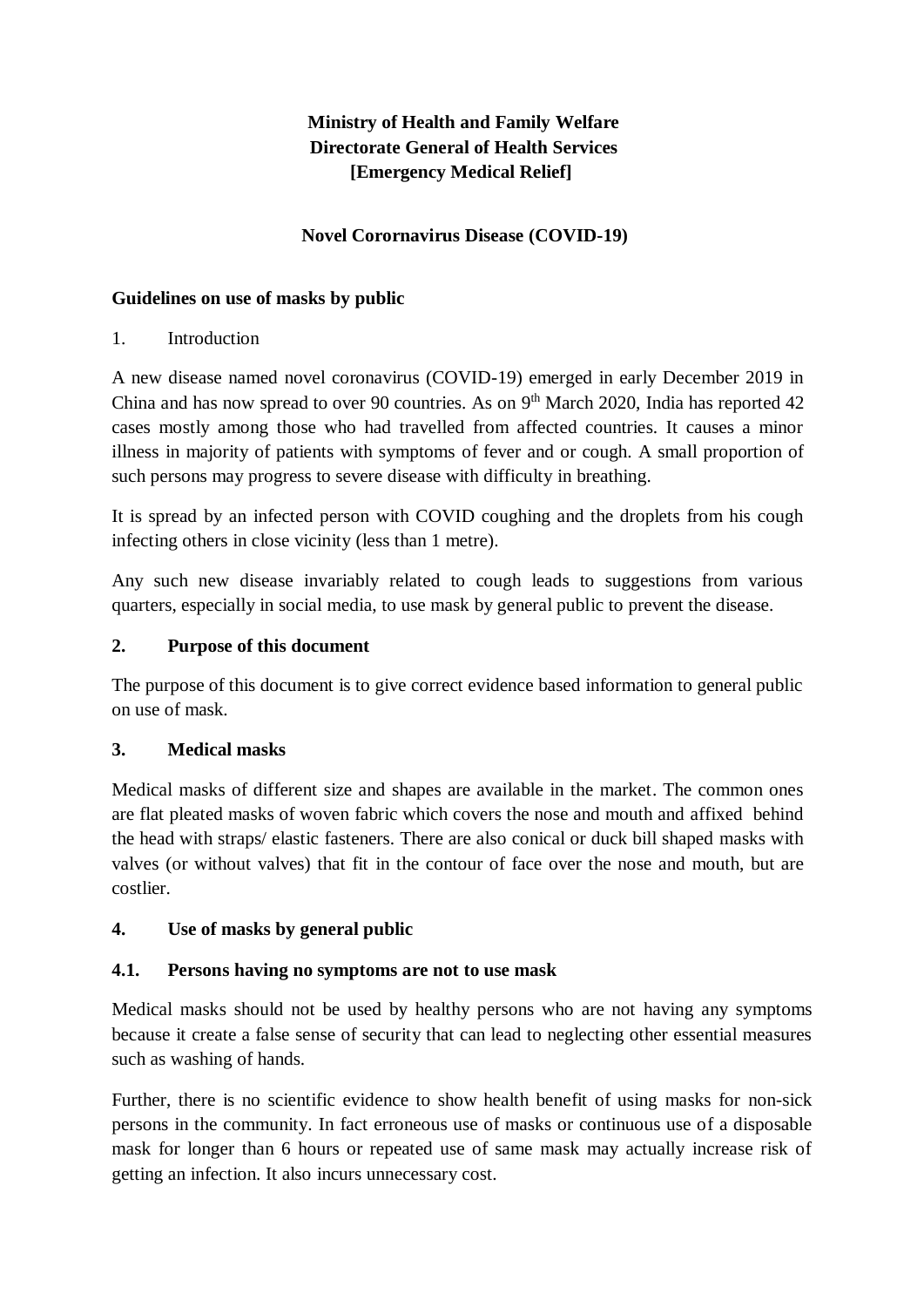In such situation, more effective steps are:

- i. Wash hands frequently with soap and water for 40 seconds. An alcohol based hand sanitizer with 70% alcohol must be used for 20 seconds. If hands are dirty or soiled, do not use alcohol based hand sanitizer, but wash hands preferably with soap and water.
- ii. While coughing or sneezing cover nose and mouth with handkerchief, paper tissue. If handkerchief or tissue paper is not available cough into the flexed elbow. Dispose of tissue immediately after use and wash hands.
- iii. Refrain from touching **face, mouth, nose and eyes.**
- iv. Stay at least a metre away from those coughing or sneezing.
- v. Monitor your body temperature.

## **4.2. When and who should use medical masks (apart from health care worker).**

4.2.1. When a person develops cough or fever.

Use of medical three layer masks when ill, will prevent your infection from spreading to others. However you also need to wash your hands frequently to avoid spreading infection to others.

4.2.2. While visiting a healthcare facility.

4.2.3. When you are caring for an ill person.

 4.2.4. Close family contacts of such suspect/confirmed cases undergoing home care should also use Triple layer medical mask.

## **4.3. Duration for which a medical mask will remain effective**

A medical mask, if properly worn, will be effective for 8 hours. If it gets wet in between, it needs to be changed immediately.

## **4.4. Correct procedure of wearing triple layer mask**

While wearing a medical mask, the steps given below needs to be followed. If you do not follow them, you may get infected from the mask itself. These steps are:

- Unfold the pleats; make sure that they are facing down.
- Place over nose, mouth and chin.
- Fit flexible nose piece (a metallic strip that can easily be located) over nosebridge.